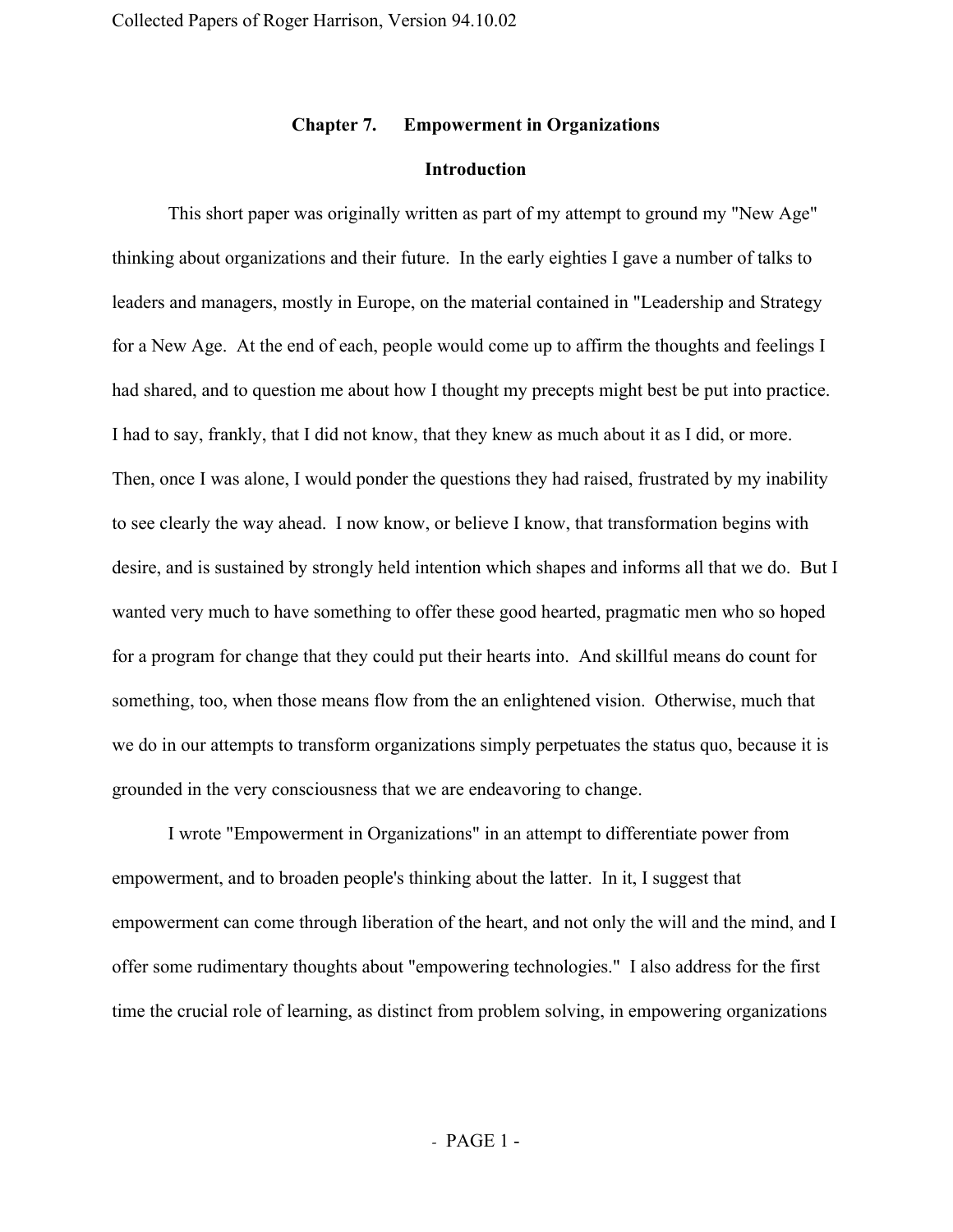and their members, and in making it possible for organizations to work in harmony with their environments.

## **Empowerment in Organizations**

This paper addresses itself to the ways in which organizations empower and disempower their members. We shall consider ways in which current, "traditional" ways of organizing and managing fail to empower organization members, and we shall examine three avenues to empowerment: knowledge, will and love.

The empowerment of organization members is of special interest at this time, simply because business organizations need all the help they can get in coping with rapid change, turbulent environments, and competitive challenges. The hope is that we can empower individuals and at the same time link their interests with those of the organization, thus tapping into more powerful sources of motivation than we can through the application of external rewards and sanctions.

## *The Difference Between "Power" and "Empowerment"*

We tend to think of power as the ability to impact others or cause them to act, regardless of their original intent. "Empowerment," on the other hand, refers to enhancing the ability of individuals to act for themselves, following their own motives and intentions. Empowerment thus has a connotation of "letting go of power," of giving power to another. Thus those who are especially interested in power may be disinclined to engage in empowerment of others. The study of empowerment is the study of how people can help and facilitate one another, rather than how they can motivate, manipulate and control others.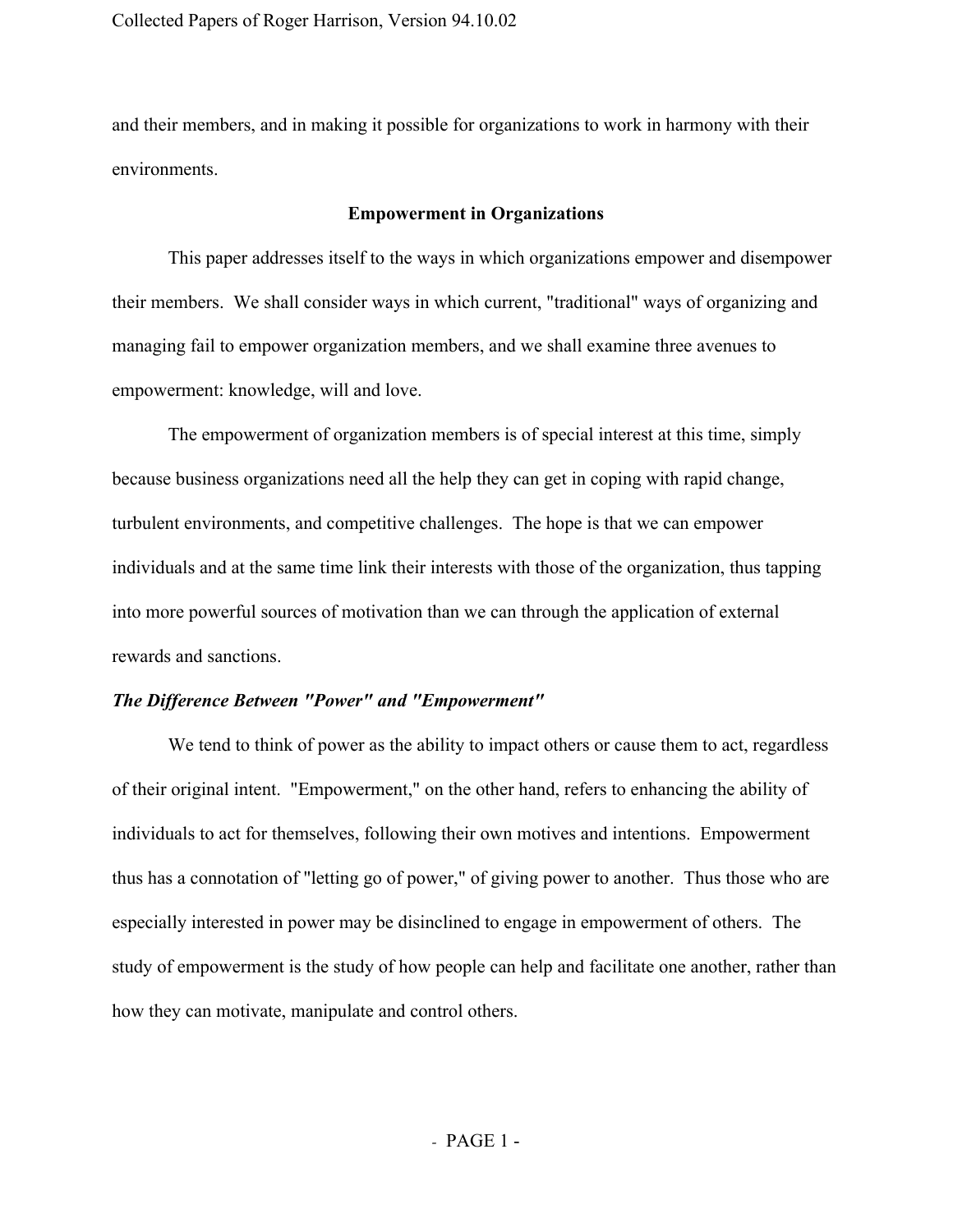# *The Aches and Pains of Traditional Management.*

There are many signs and signals that all is not well in traditionally managed organizations. We have sophisticated models for planning and strategizing, yet the environment seems more out of control than ever. We have better information systems, but we don't seem to make decisions more easily or better. We have learned a lot about human relations and we are more skillful and sophisticated about relationships, but we don't seem to have committed and happy workers. It seems as though we have to work harder and control more closely, just to keep even, and improved performance is hard to come by. Perhaps the reason is that the things we traditionally do to improve performance and solve problems are actually causing the troubles we face. Then, when we take action to improve the situation, we may actually be exacerbating our difficulties.

## *Illusions of Autonomy and Control.*

We overlook the fundamental connectedness of things. Because we share a mechanical, atomistic view of the world, it is hard to live our lives in appreciation of our dependence on others and theirs on us. Similarly, our approach to organizing involves a fundamentally atomistic way of viewing things. We break tasks down into their smallest parts. We analyze, we isolate, in order to solve problems. When we see something wrong we go to fix it, often heedless of the relationships between the part we are fixing, and the many other parts which it affects. We suboptimize, striving to improve the performance of the part of the organization of which we are members, not knowing and often not caring that our improved performance may create a decrement in the functioning of other parts, or indeed of the whole. We give lip service to the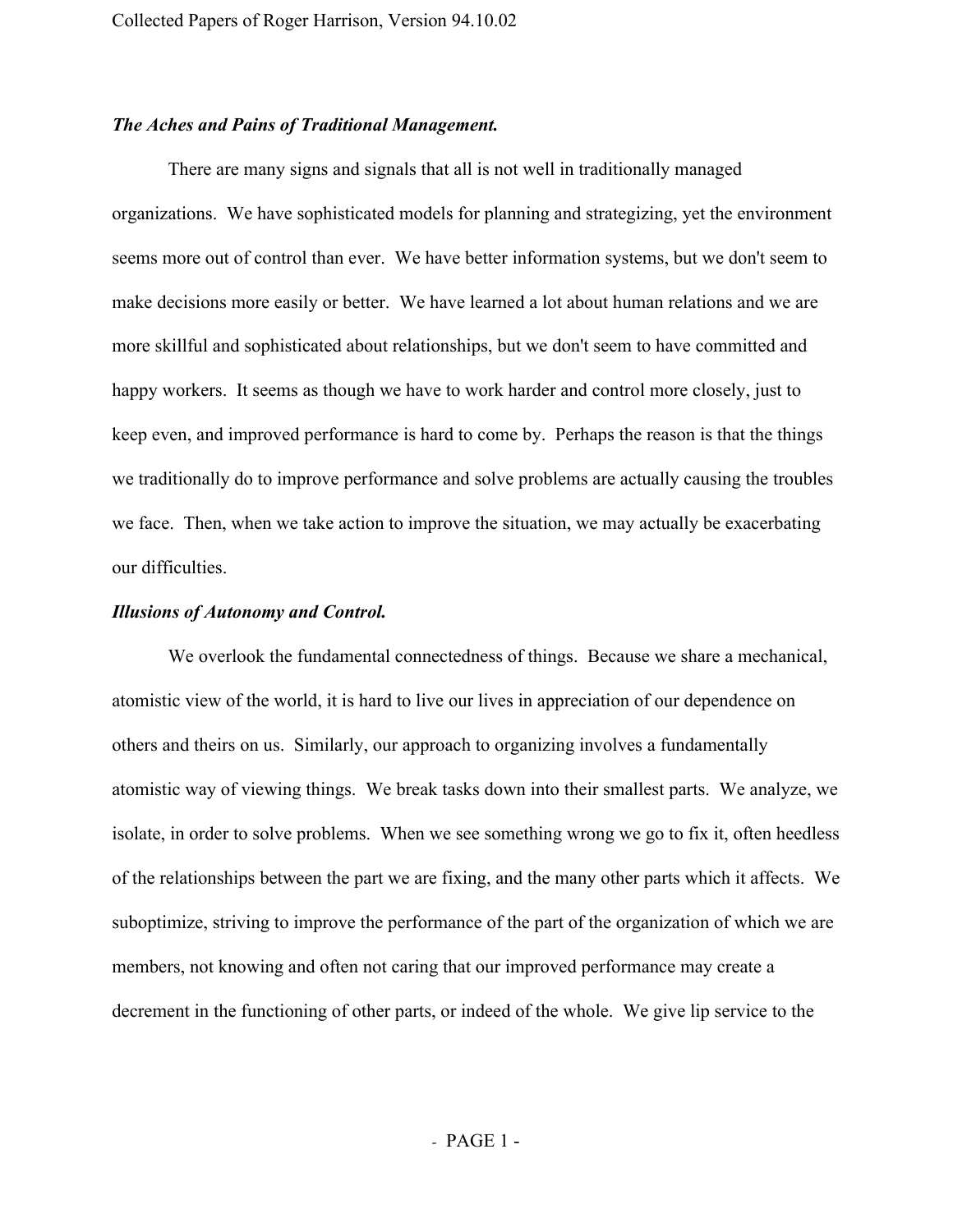## Collected Papers of Roger Harrison, Version 94.10.02

idea that the whole is greater than the sum of the parts, but we do not act in our organizational or public lives as though we believe it.

Because we do not know how things we endeavor to control are connected to other things, we often do not really have control. We can interfere and tinker with things, but if the processes we are dealing with are even moderately complex, we cannot really be sure of our effects on them. We have impact on events, to the extent that we dispose of substantial resources and forces, but we do not control the outcomes of our actions.

In dealing with organizational problems, then, we need to empower ourselves, and we can do it by becoming more aware of the connectedness of the events and processes with which we deal. All of the approaches to empowerment which are advocated in this paper have in common that they attempt to redress our tendencies to analyze and isolate by helping organization members to become more aware of connections, and to connect themselves to others in empowering and satisfying ways.

## *Three Modes of Organizing: Knowledge, Will and Love.*

Of course, no organization is organized solely according to one of these organizing principles. Most traditional business organizations organize around knowledge in the service of will. That is, the organization is driven from the top by leaders who are motivated to succeed through action (will). The organization develops a strategy (knowledge) through which it pursues a position of advantage in the marketplace. Internally, tasks are defined and divided in a rational or bureaucratic way (knowledge) to implement the strategy. Organization members are motivated through the application of rewards and sanctions (will) to carry out the plans of higher management.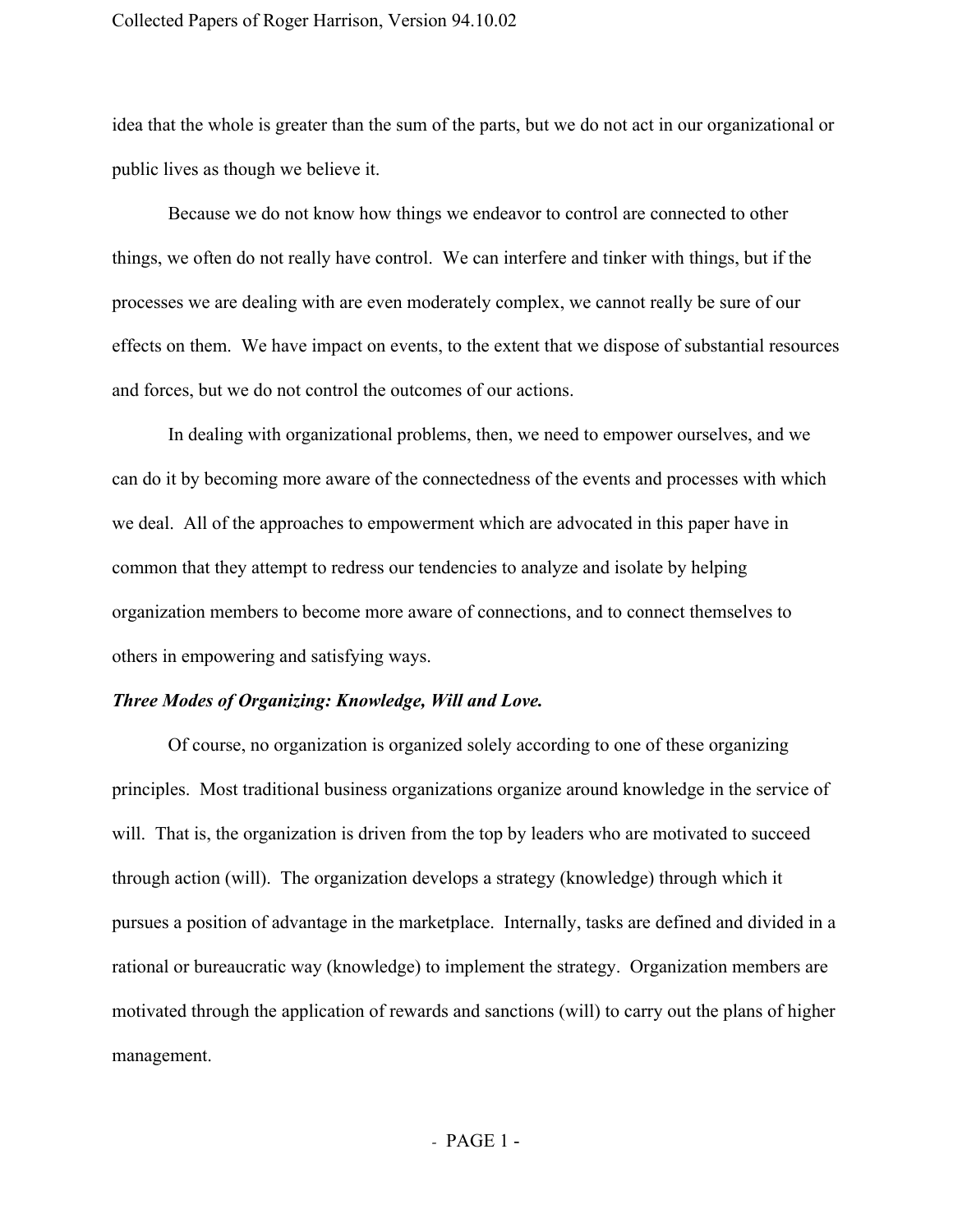# *Seeing Connections: Empowerment Through Learning and Discovery.*

If we are in fact disempowered by our failure to apprehend the connections among events, such that we do not know the probable effects of our actions, then it must be empowering to learn the connections and thus to be able to have things come out as we intend. As it turns out, however, learning connections among events is a task which cannot be undertaken from the top, by the top, and for the top of the organization. It requires the involvement and hence the empowerment of organization members at middle and lower levels as well.

### *Strategy as the Search for Meaning and Purpose.*

Normally, strategy is thought of as the search for advantage in the marketplace. That orientation tends to focus the gaze of the organization narrowly on markets and competitors, in a will-dominated thrust to overcome obstacles and achieve victory over opponents. Most business organizations are impatient of and unresponsive to unsolicited feedback from such "stakeholders" as government, stockholders, consumer and conservation groups, etc., viewing their contributions as irrelevant at best, and interfering and obstructing at worst. Strategy is decided internally, by the leadership of the organization, and is a reflection of their perceptions and intentions, driven by their personal motivations.

An alternative point of view, however, is to consider the organization not as an individual entity, but as a part of a living systems which includes all the environment whether considered "relevant" or not. According to such a view, living systems thrive when they are in balance with their environment, receiving what they need to live from it, and giving back what is required to maintain the ecosystem. According to such a view, for an organization to thrive requires that it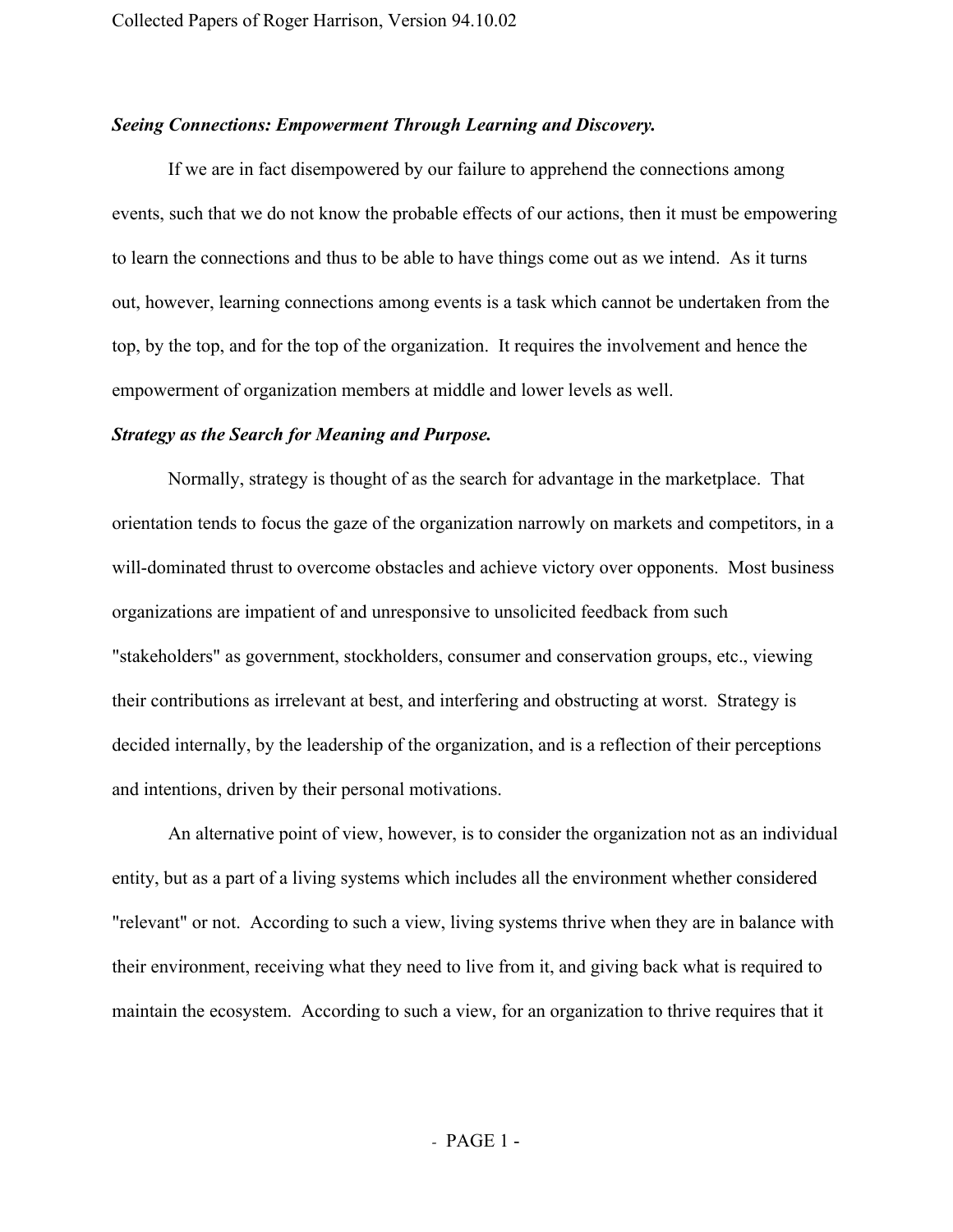adapt and harmonize with its environment so that it is "in balance," nurtured and supported by its ecosystem, and nurturing the larger whole in its turn.

The consequence of an "ecological" view of strategy is not that a business organization would avoid competition; it is rather that it would become much more sensitive to inputs and other messages from the environment, seeking those messages rather than endeavoring to screen them out. In becoming receptive to inputs, the organization would discover or "be given" its strategy by the larger system of which it is a part. Instead of strategy being a search for advantage, strategy becomes a search for meaning and purpose.

In this view, the location of strategy making shifts towards the interface between the organization and its environment, where the inputs and messages from the larger system are monitored and interpreted. Strategy thus comes to involve many more people at lower levels of the organization than the top. With participation in the strategy making (or we should say, strategy discovering) process comes an increase in participation and empowerment for many organization members.

# *The Poverty of Success: Learning From Failure*

In most business organizations, success (meeting goals, having intended results) is the signal to move on to something else. At most, we learn from our successes that such-and-such a series of actions led to a desired result. We are unlikely to learn the richer skein of connections which links our particular outcome to the circumstances surrounding our achievement. On the other hand, when we fail, we are often punished, sometimes by being removed from the situation in which we failed. We tend to conceal failure from others and to avoid looking at it ourselves.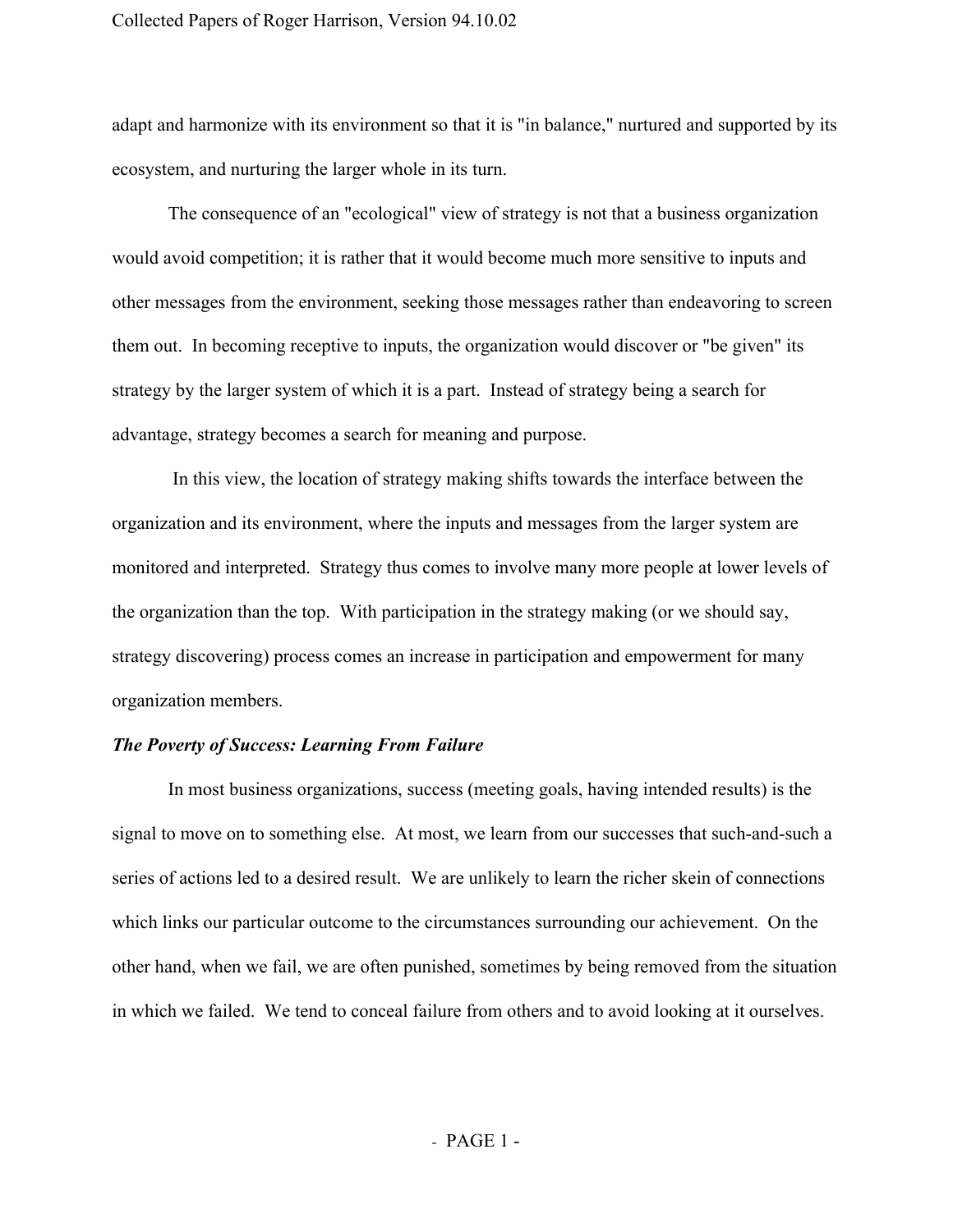Innovative organizations are beginning to encourage people to take risks and to fail, because failure is rich with opportunities for learning about connections. When something you try doesn't work, you go back and look harder at the situation, searching out influences which you may have overlooked and which may be creating your unintended results. If you look hard enough, you may end up completely reevaluating your understanding of the situation. To permit and encourage failure and to insist on its publication and examination by all concerned leads to increased knowledge of those connections among events and processes which empower organization members in the performance of their tasks.

# *Control Systems vs Appreciation Systems.*

Basically there are two ways to integrate the activities of individuals in the service of organizational objectives. One is for the people at the top to get as much information as they can, decide what is to be done, and then tell those lower down what to do and how to do it. Each person or group is then responsible for optimizing its own performance of the received objectives without regard to whether or not what they are doing optimizes the performance of the organization as a whole.

The other way is for the organization members all to have a good grasp of the mission and general direction which is desired, and for them to keep in close touch with each other as they do their work. The idea is then for each person or group to see how their efforts are meshing with the efforts of others and to adjust their own behavior so as to optimize the performance of the whole. This more organic approach redistributes information, decision making, direction and control of performance much more widely in the organization, and is thus greatly empowering for organization members.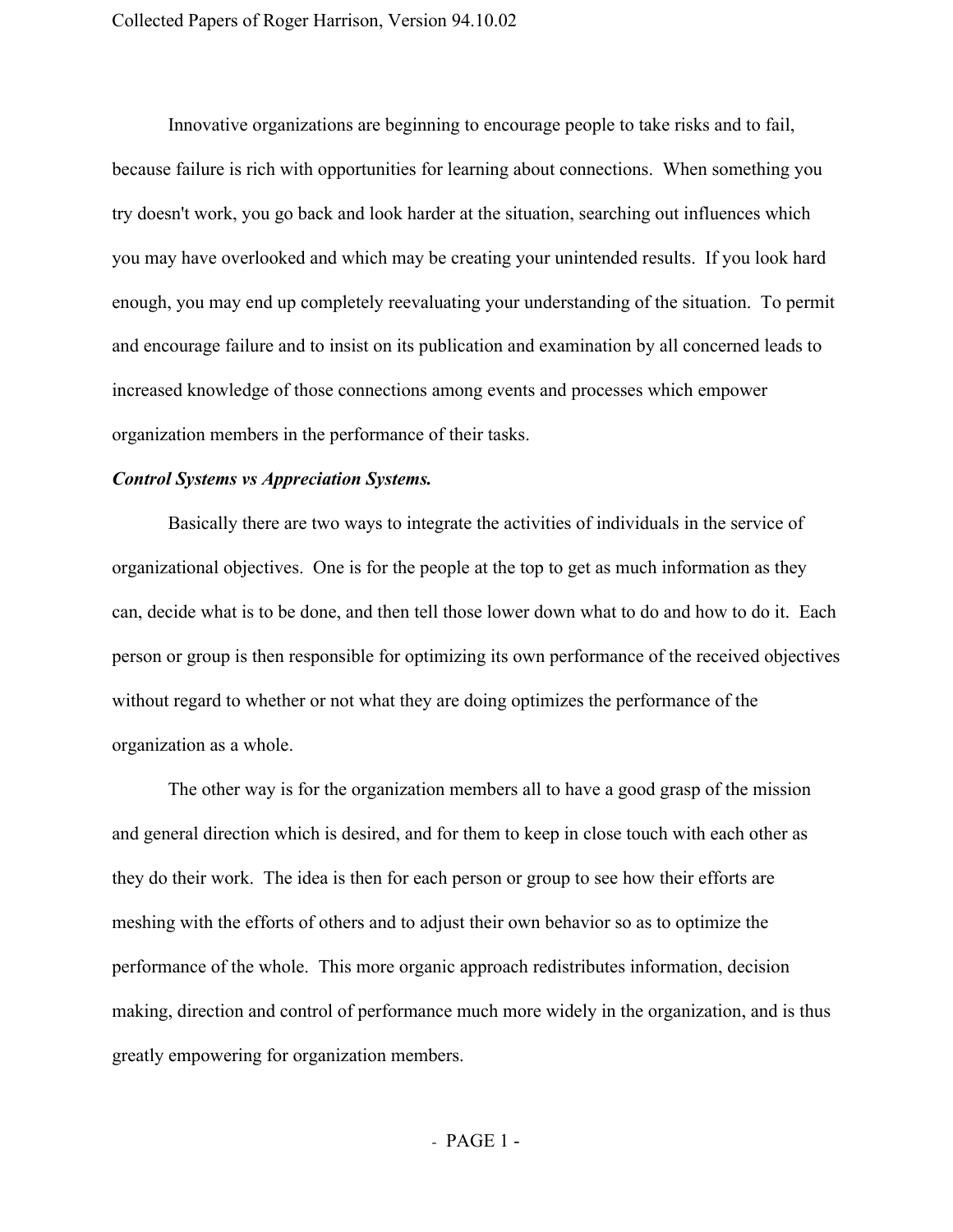Control systems such as Management Information Systems (MIS) used by higher management in traditional organizations serve the needs of top management in running the business. For the more organic process a different kind of information system is used which we may call the Management Appreciation System (MAS). The MAS collects information from all organization members and distributes it to all, permitting them to "appreciate" or understand what is happening to the system as a whole. Bulletin boards, teleconferencing, system flow charts and newspapers are all examples of more or less rudimentary Management Appreciation Systems. They empower their users.

# *Empowerment Through Will.*

There is currently a good deal of discussion of visioning, values and purpose as motivators of organization members. Visionary leadership exercized through charismatic leaders has the power to empower members with a sense of identification with a (possibly noble) purpose larger than the self. In joining voluntarily with others in pursuit of a cherished vision, each experiences him or herself as larger, stronger and hence enhanced. The individual then willingly makes personal sacrifices for the good of the whole.

## *The Aligned Organization: Self Motivation Through Commitment.*

Organization alignment refers to the process of developing a shared understanding and acceptance of the organization's purpose and a vision of the desired future. Guided by this vision, organization members are then empowered to direct their own efforts. The role of higher management becomes that of facilitator rather than controller and director, providing resources to self motivated people who are pursuing the common vision. The aligned organization has great power to evoke voluntary commitment, dedication and sacrifice on the part of its members.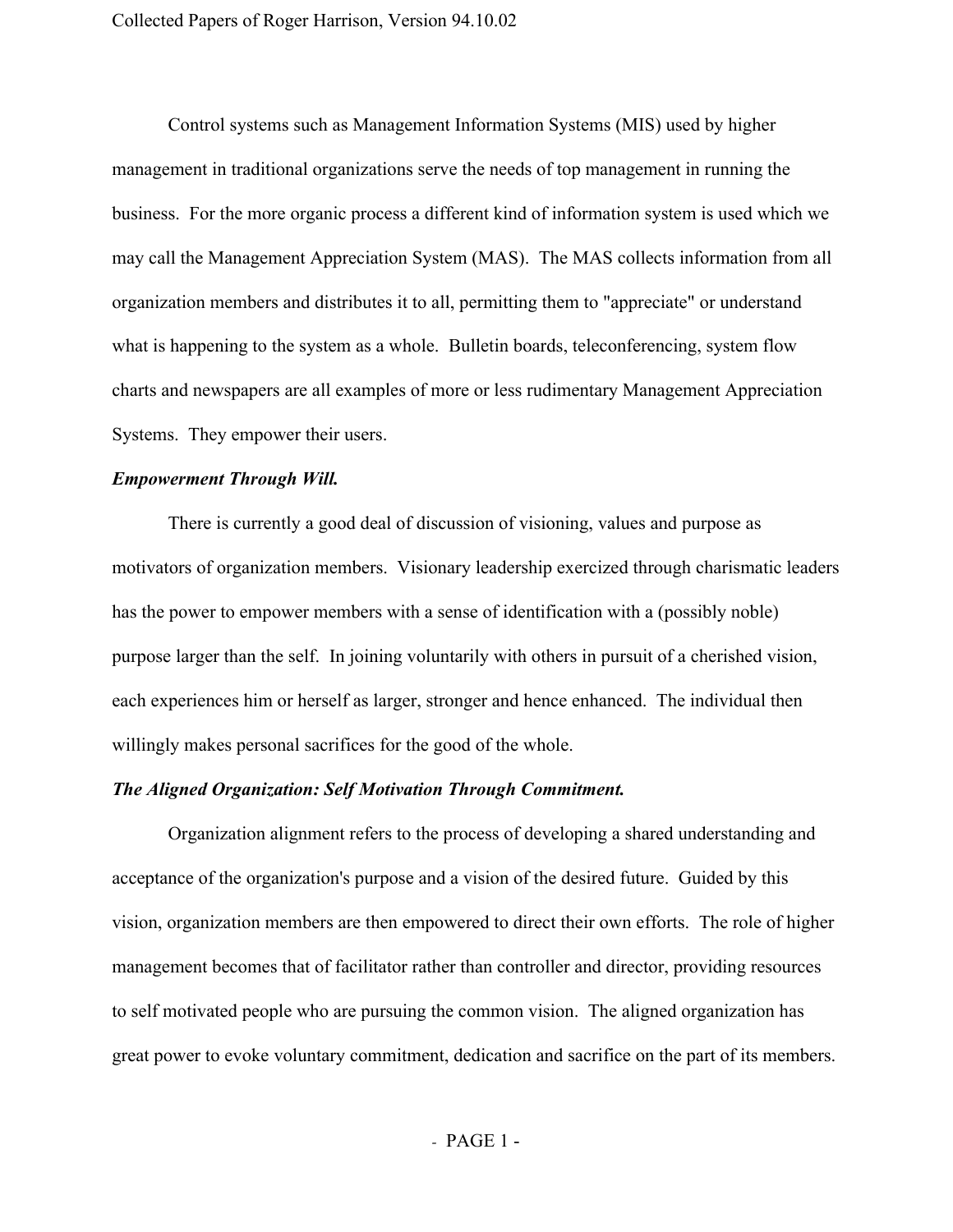Examples of aligned organizations are particularly common in the military of all nations, particularly among elite groups such as the U.S. Marines, the British Special Forces, or formerly, the Nazi SS units.

## *Empowerment Through Love.*

Most discussion of late regarding leadership and empowerment in organizations has centered on empowerment through will and knowledge, or more accurately, knowledge in the service of will. The current candidate for the most exciting new organizational concept appears to be the "aligned organization," or its nearly identical cousin, the "high performing system." I am somewhat suspicious of the aligned organization because of its potential for exploiting, or "taking over" organization members, and because of its prevalence in war and the military. The aligned organization is not noted for its sensitivity to nuances of communication from its environment, nor for its harmony and adaptation to the ecosystems of which it is a part. Rather, it tends to be aggressive and "daimonic" in its proclivity for expanding beyond all limits which are imposed from the outside. In other words, it appears to need checks and balances, and these are not provided from within.

## *Attunement: Empowerment Through Resonance and Responsiveness.*

As organization alignment is the expression of knowledge in the service of will, so "attunement" may be thought of as the expression of knowledge in the service of love. Love is a powerful motivating force in people's lives, and anyone who has experienced love knows that it can be personally empowering in the sense that loving makes us feel larger, stronger, and more able to give to others. However, we tend to be suspicious of the workings of love in business organizations, and so it tends to go underground or stay "in the closet." By love we simply mean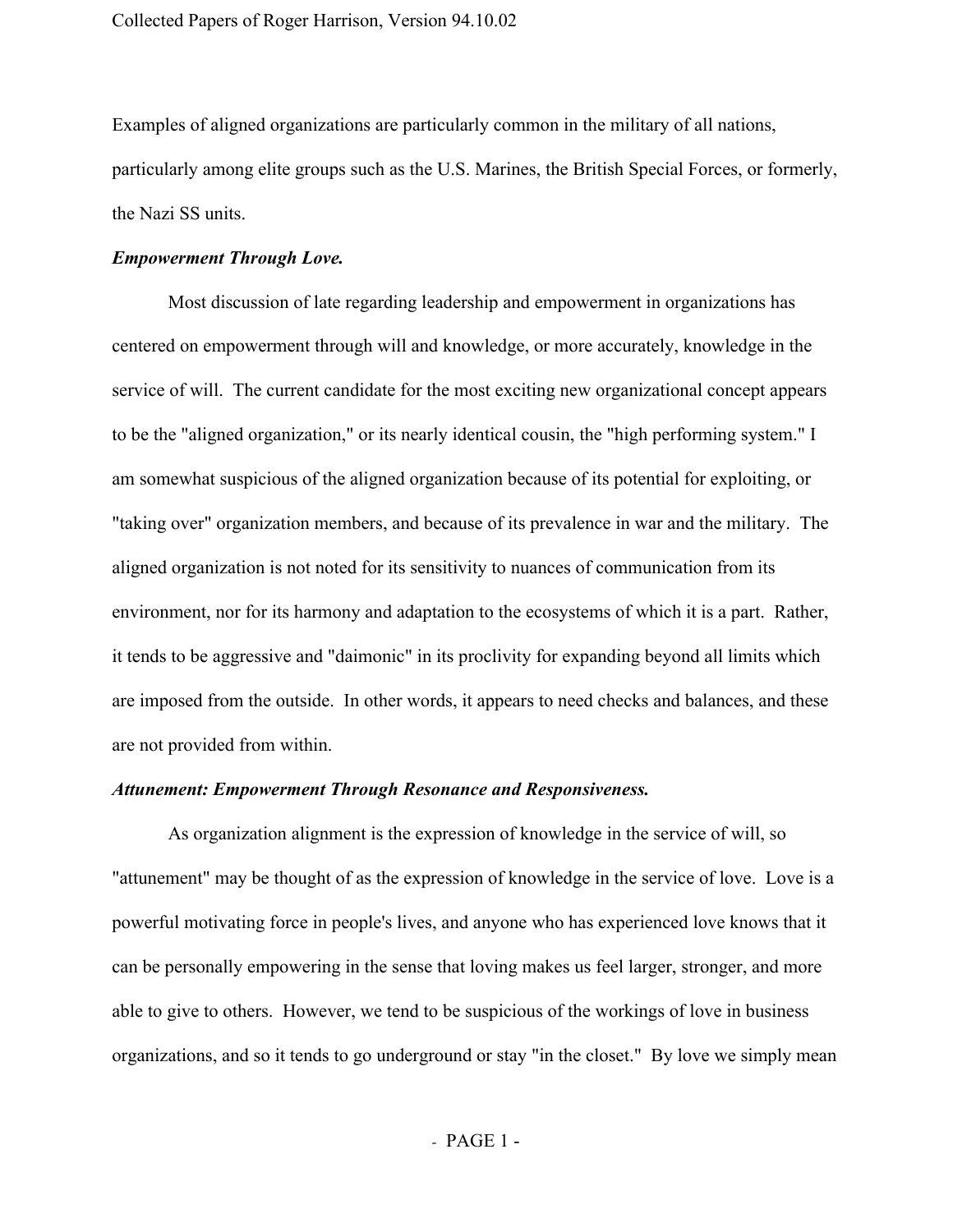the strong feelings of affection and positive value which people experience towards the work they do, the products they create, their organization, their co-workers, or the customers they serve.

When we experience love, we tend to become both responsive and responsible. We care, and we take care of the things, organizations and people we love. We seek closeness, and we attune or harmonize ourselves with those we feel close to.

#### *Egalitarian Networks: Empowerment Through Communication.*

In the attuned organization, integration of effort takes place through communication and mutual responsiveness. People feel good when they are attuned or "in harmony," and so they seek to know others' needs and intentions and come to agreement or consensus about what is to be done and how it is to be done. Attunement thus requires a good deal of personal, face-to-face communication and discussion of values and needs at deeper levels than is common in many businesses. Such communication takes a lot of time, but has the advantage that after a while people know each other very well, and are able to act in harmony without discussion.

# *Support and Caring: Developing the "ties that bind."*

The attuned organization tends to do a superb job of taking care of the people in it, by being sensitive to their needs and devoting time and resources to meeting personal needs. People feel good about being part of the organization and are willing to give their time and energy to maintain and support it.

The downside of attunement is that people may become so concerned about one another's feelings that they cannot confront important differences. Such differences may have to do with policies and values, ways and means, or they may be differences in ability, motivation and task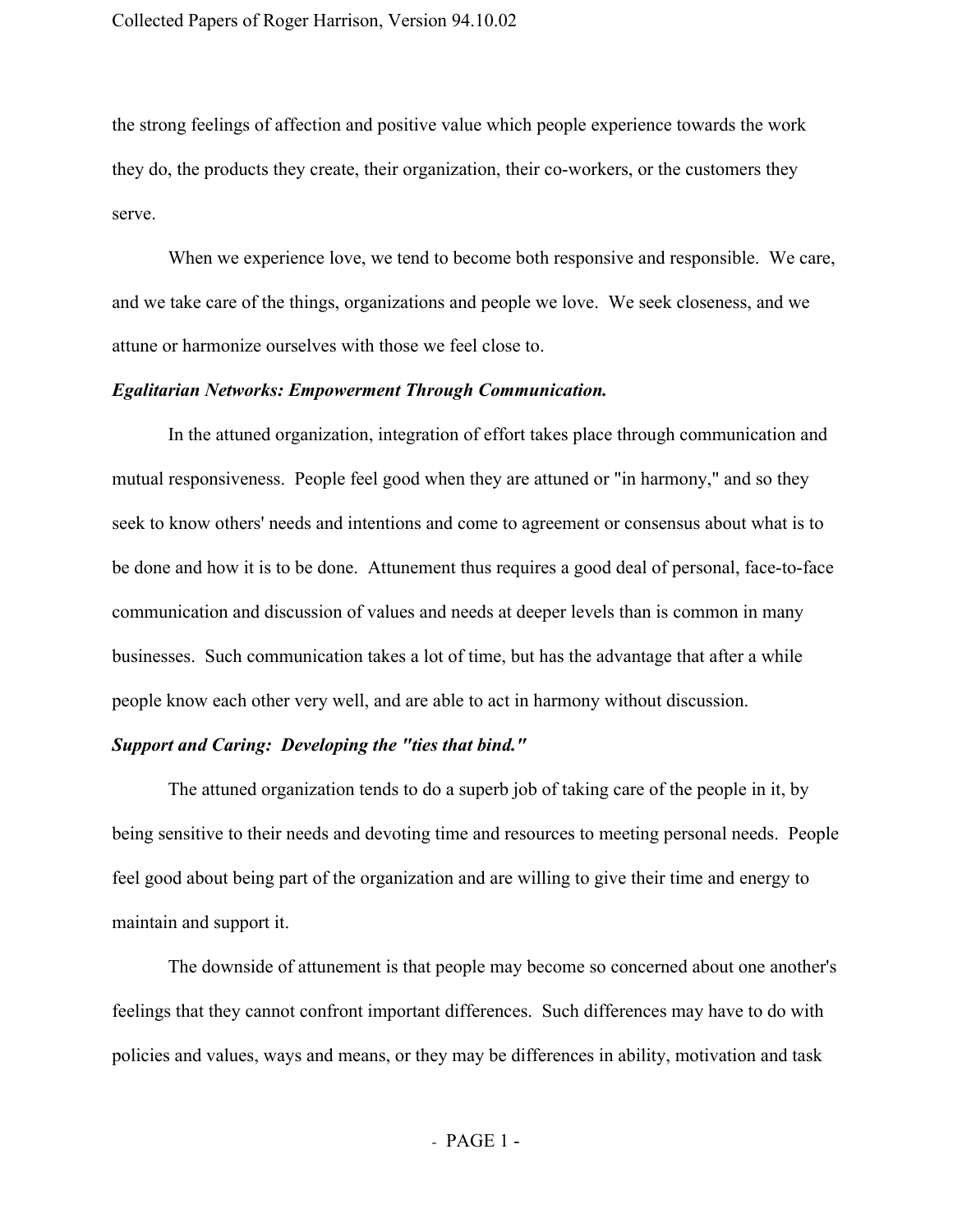contribution. Just as the aligned organization may exploit the individual and sacrifice him or her for the mission of the whole, so the attuned organization may sacrifice task performance for the needs of the individual.

Clearly, alignment and attunement are in some ways polar opposites and need to be kept in balance for an organization and its members to get full value from both processes. Alignment gives a sense of external mission, of work to be done in the world, of purposes greater than one's individual concerns. Attunement keeps the individual safe and taken care of, maintains the people and their relationships, and heals them when they are hurt. Both are needed, and in most business organizations we have far more conscious acceptance and valuing of alignment and of the will than we do of attunement and the workings of love.

## *Technologies for Empowerment*

Most of the methods and techniques of modern management have been developed to run the bureaucracies in which most of us work. They are designed to permit those at the top of organizations to get the information, make the plans and exercise the controls needed to run things. These methods and techniques are empowering for those at the top, but not for the members in general.

With the increasing turbulence and complexity of the environments in which most organizations exist, the rapid pace of change, and the difficulty of controlling a workforce which values its own autonomy, it is becoming harder and harder to run organizations from the top. It becomes necessary to empower the "other ranks," and to find ways of integrating their semi-autonomous activities. New and unusual techniques and methods are needed which can accomplish these purposes. Many such techniques are known, but are yet not widely used. My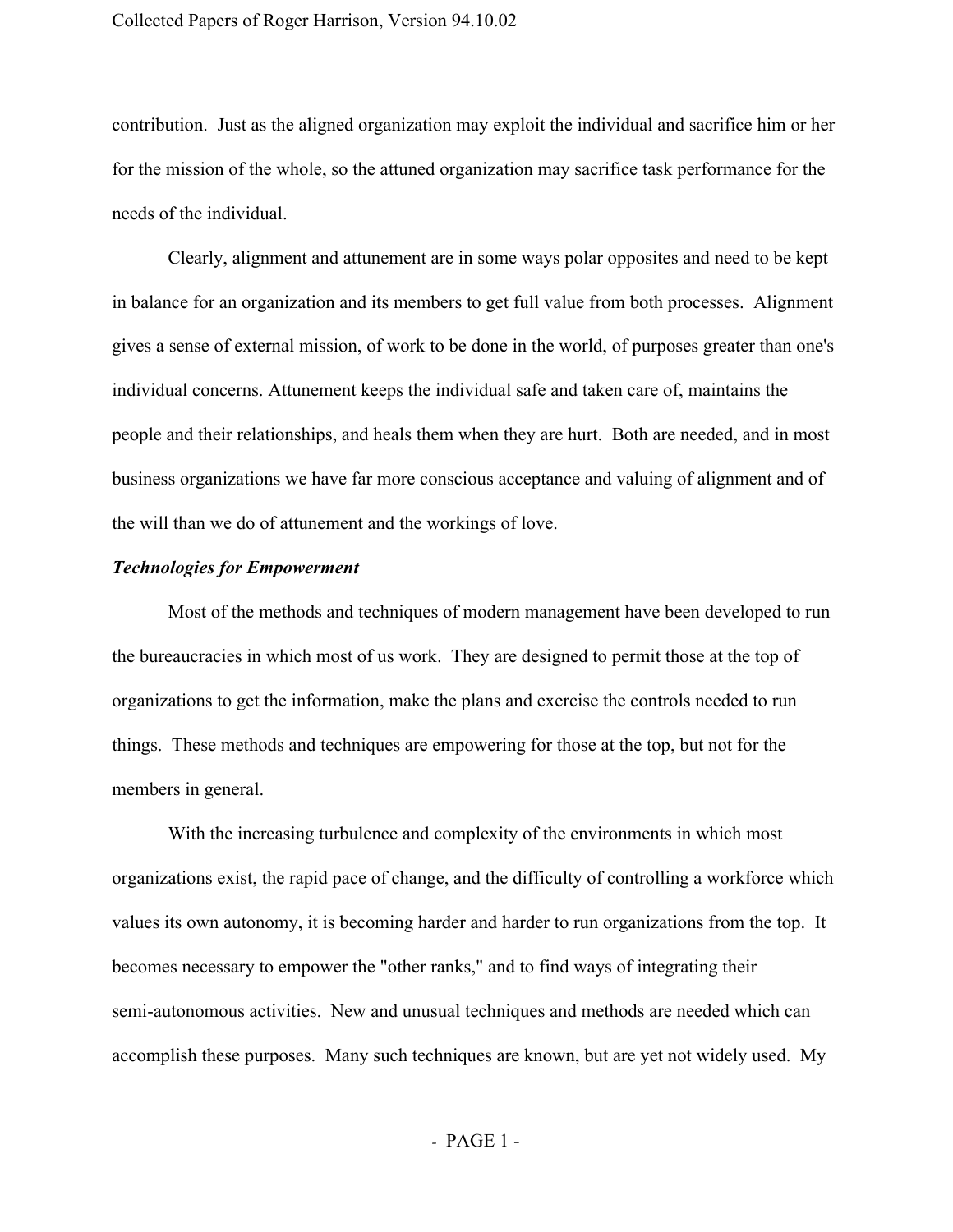colleague, Juanita Brown, calls these "transformational technologies." Some of them are listed in the paragraphs that follow.

# *Investigative Technologies*

By this term is meant a host of methods which have been devised in very expensive research and development activities, complex construction projects, plant startup, etc., to help those involved understand and communicate the complex events and processes with which they are involved. Below are listed some of these methods:

- Journal and log-keeping of personal and technical events and changes
- System mapping, participated in by all members, not just the management
- Iterative decision making, to get everyone's input in reaching consensus
- "Discussion arenas" where conflicting parties can explain but not fight
- Debriefing, where all participants try to figure out what happened
- "Premortems" in which we imagine what could possibly go wrong

# *Technologies of Excellence*

This term is used to denote the methods and techniques used by managers in the companies identified as "excellent" by Peters and Waterman in their now famous book, "In Search of Excellence." Many of the methods used by the managers they studied and interviewed are empowering for employees, such as the following:

- Contact with customers; listening to customers; following up complaints.
- "Management by walking around:" listening to employees.
- Dedication of top management to an overriding ideal, e.g., quality
- Celebrations and rituals to recognize employees' achievements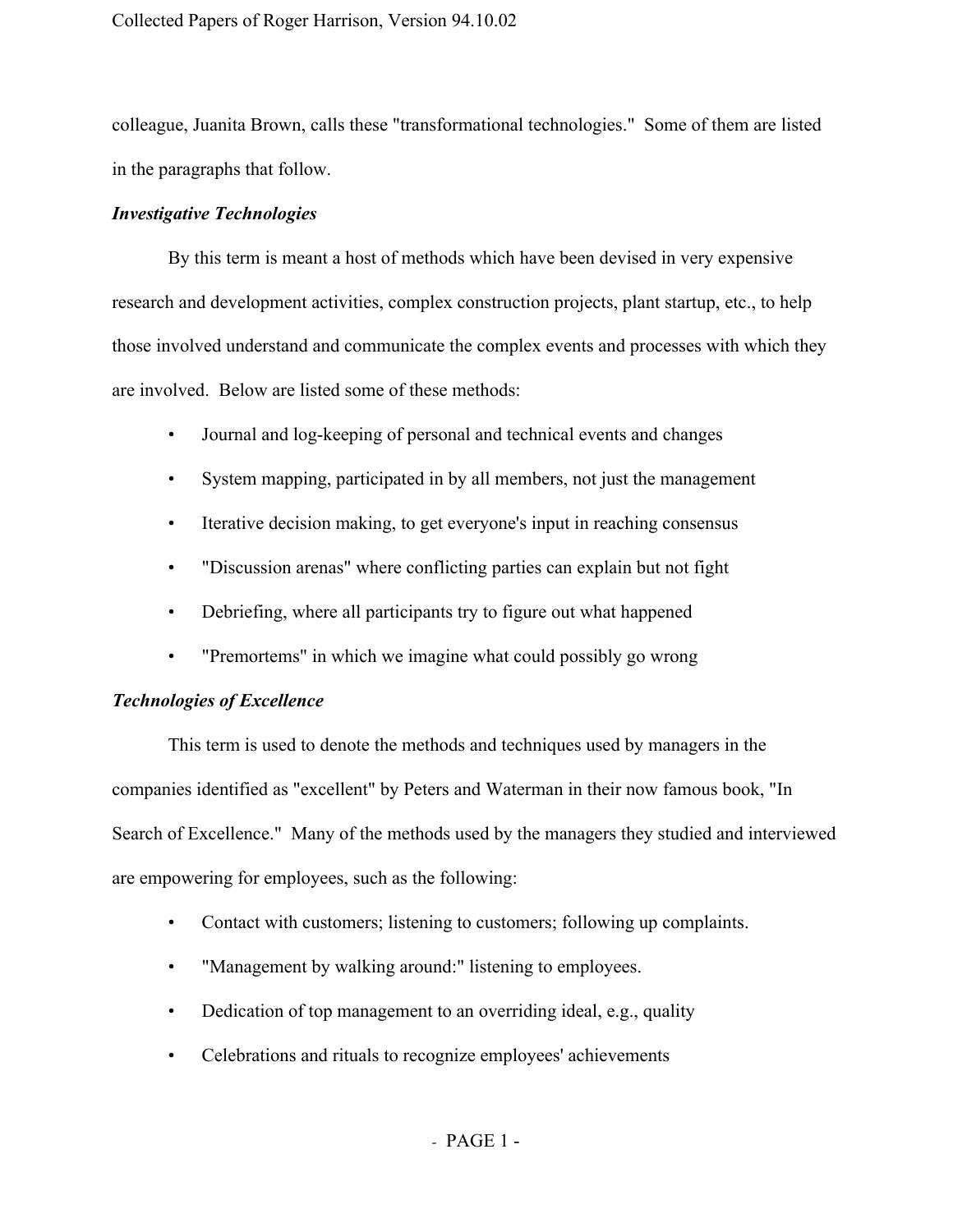- Building trust in place of controls
- Encouraging initiative, risk-taking; rewarding failure
- Informality and elimination of executive "perks"
- Using champions for implementation and "skunkworks" for innovation
- Facilitative management: keeping bureaucrats off the backs of producers

# *Evocative Technologies.*

This term refers to techniques and methods which may be thought by some to be a bit "way out," but which seem to offer promise if they can be introduced in ways which don't overly upset "the troops." The following are examples:

- Myths, legends, tales and stories
- Using music in meetings to set mood and climate
- Values clarification activities
- Visioning exercises: imaging the desired future
- "Affirmations" to create desired results through "intentionality"
- Group graphics to capture the feelings and values in meetings
- Group meditation, "Quaker meetings" for attunement
- Training in aikido, to learn harmonious ways of dealing with conflict

In my view, then, the now increasingly common notion of empowerment as alignment to common purpose is too limited. The vision of the aligned organization is too narrow, and its pursuit of success can be so frantic that it becomes disconnected from external reality and from human values. Balanced empowerment occurs not only at the level of will, but at the levels of knowledge and love. By learning together, we are all empowered, and not just to do more. The